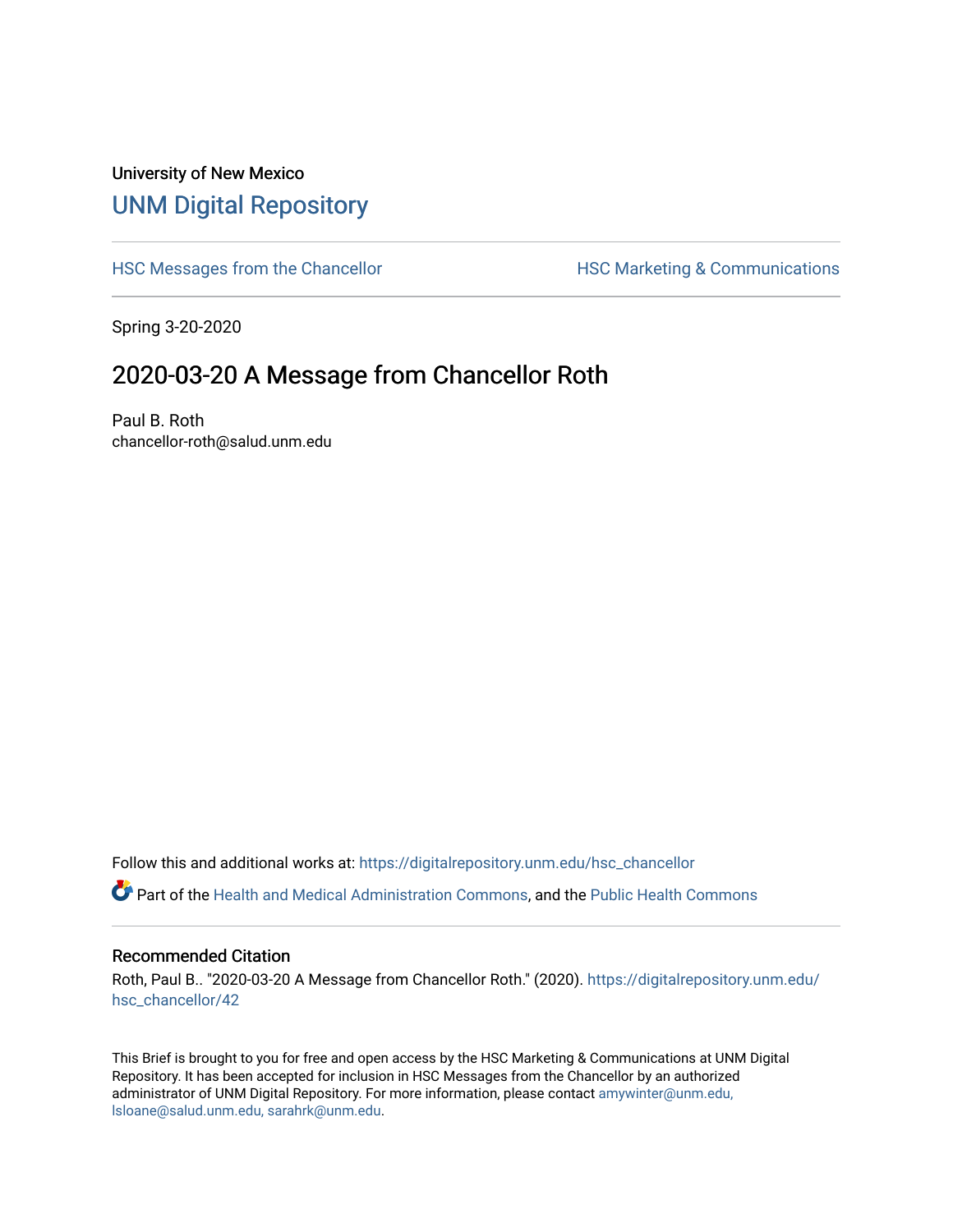

# **A Message from Chancellor Roth**

Dear Colleagues:

We are facing an unprecedented challenge, one that still poses many unknowns. But as this pandemic progresses, we are gaining new insights into the behavior of the novel coronavirus, which are reshaping policy recommendations about how we operate.

The New Mexico Department of Health reported today that 43 New Mexicans have tested positive for the coronavirus and nearly 3814 tests have been administered statewide.

Here is an update on the measures we are taking at The University of New Mexico to prevent new infections:

- Effective 8 a.m. Saturday, no visitors will be admitted UNM Hospital, with the few exceptions you can [see here.](https://unm.us19.list-manage.com/track/click?u=59ce53c1a4dedb490bac78648&id=9e28bb24d9&e=b4bbfca2c0) I know this places a burden on our patients and their loved ones, but it is a necessary measure to lessen potential exposure of our patients and health care workers to the coronavirus.
- To assure the safety and well-being of our students, we have also decided to temporarily restrict the presence of students in our research facilities; student access will need to be paused as they will not be allowed in research laboratories, working on clinical trials, or performing in-person community-based research effective Monday March 23, 2020. Read more about this below.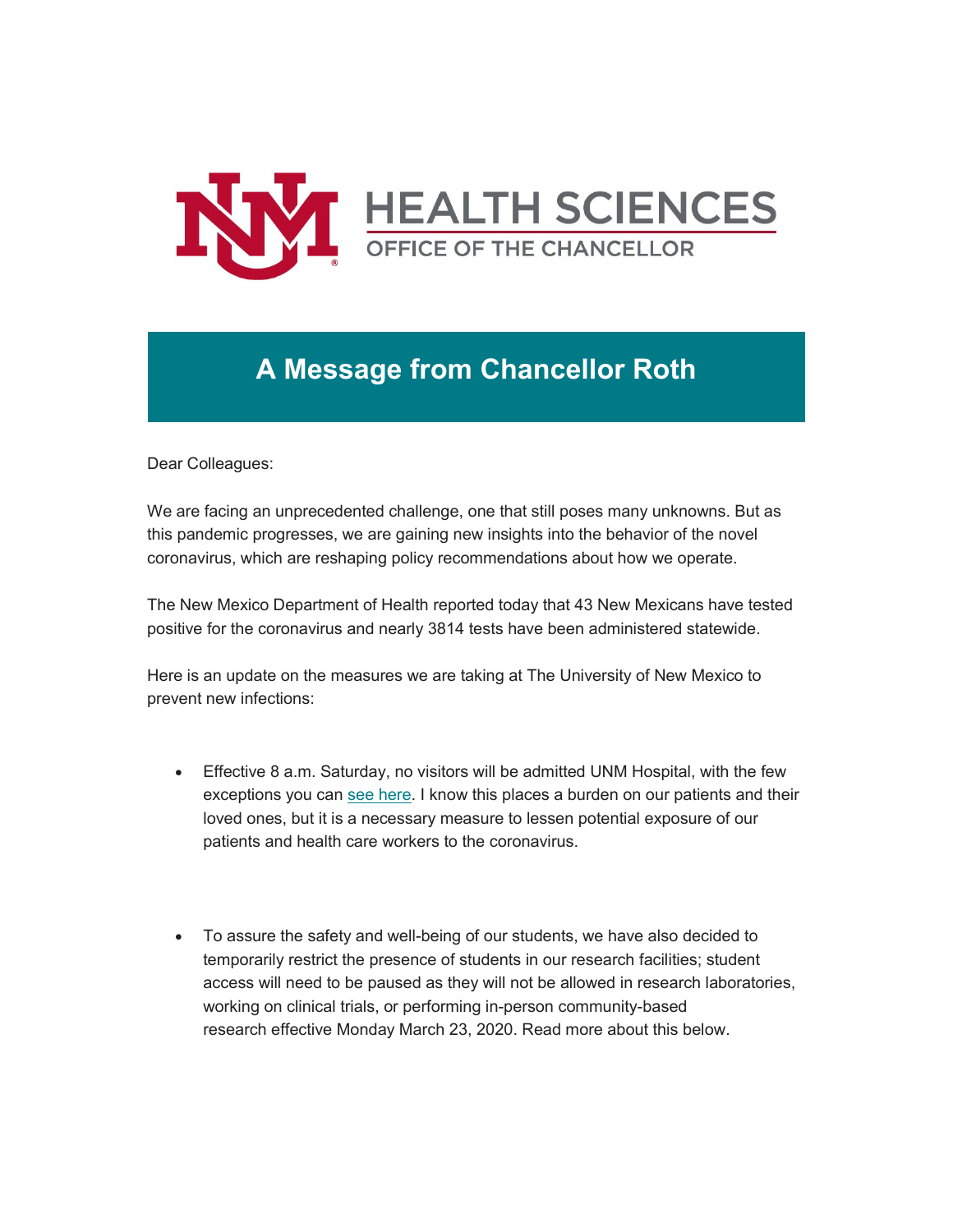- We are making huge progress with finding child care options for our Tier 1 employees – those employees performing vital functions, such as clinical duties, who need assistance in finding child care while at work on campus or in clinics and hospitals. I want to thank Jessica Kelly, my deputy chief of staff, for her work on this. If you are a Tier 1 employee who needs these services please contact Jessica at [JesKelly@salud.unm.edu.](mailto:JesKelly@salud.unm.edu)
- Some of the evidence-based strategies employed to limit the spread of the virus (such as social distancing) might seem unduly onerous, but they have already proven their efficacy in other parts of the world. So if you are not a Tier 1 employee, please follow the expert advice to Just Stay Home.

I believe we at the HSC can set an example for our neighbors by making sure that we implement these practices in our daily lives.

Warm regards.

Paul B. Roth, MD, MS Chancellor for Health Sciences CEO, UNM Health System Dean, UNM School of Medicine

### **Message on Research Facilities Restricted Access**

"The University of New Mexico is closely monitoring the outbreak of coronavirus COVID-19 and any public health concerns in our state. We are aligning our activity with the Governor, State Department of Health and other agencies. We must all ensure that the actions we take protect our society, especially those underserved and in need of aid, are taken with the utmost urgency. Infected individuals shed virus before they become symptomatic, and apparently for some days post-recovery. To reduce epidemic spread, we have to reduce gatherings of individuals, which we all endorse and are already practicing, and minimize the migration of individuals into and out of our community, which